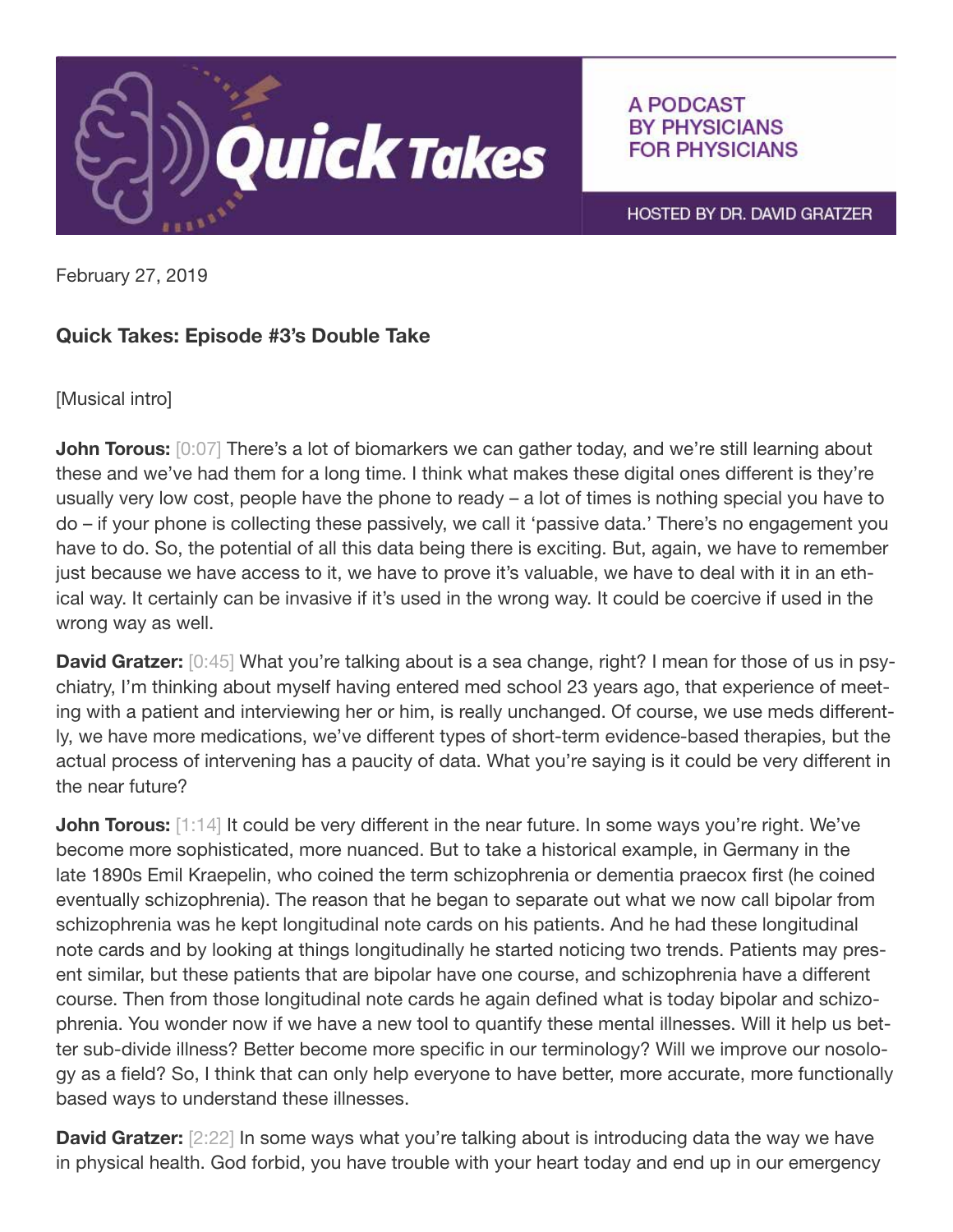department while visiting Toronto. You would have some blood work done, you'd have an EKG, they might refer you to a cardiologist, you might have some imaging done, maybe even a stress test. By the time you saw the cardiologist there'd be a wealth of data available. The cardiologist would sit down with you, the cardiologist would still take a history, but there's data available. And right now in psychiatry there's a paucity of that.

**John Torous:** [2:52] Exactly. And you would still, I think sometimes say, well we have all this data, we're not going to talk to patients, we're not going to – we could discount the patient experience. I think the whole point is to say: that's not why we're doing this. We're augmenting, we're adding to, we're understanding of the context of how a person is presenting with their experience. So, it's not a kind of either/or, it's what someone feels and says versus what the data says. That it's together. It's a much richer picture that really helps us understand how people are experiencing mental illness and lets us get the right treatments that meet their needs.

**David Gratzer:** [3:27] So maybe we could even diagnose earlier? So somebody's sleep pattern who has bipolar affective disorder suddenly changes. What might we be able to do on the treatment end?

**John Torous:** [3:37] We certainly know that people spend a lot of time on screens – perhaps a topic for different day is what is the impact of screen time on mental health. There's almost a new paper every week, and you covered some of these that say good/ bad, it's almost like smoking sometimes, is any screen time bad? Diet? – but in terms of what we can do with these screens is we can really connect to people in new ways on demand. There is a lot of smartphone apps now offering different types of cognitive behavioural therapy (CBT). There's different smartphone apps offering almost every type of cognitive therapy. Someone has made a smartphone app that offers to give you on-demand skills. Some can connect you to coaches, to therapist, to clinicians, to peers. You can quickly get support. Some of these outs are good for safety netting – if you're not feeling well they can connect you to emergency services. Some can try to predict when you may be at risk of relapse and kind of give you early warning signs. Some could be as simple as just medication reminders. I think we have a whole spectrum from an alarm that pops up and says "hey it's time to take a medication or exercise," to things trying to do machine learning on your data to kind of find personal predictors of when you may be at risk.

**David Gratzer:** [4:48] What about severe mental illness? What are things that digital psychiatry might help us in terms of understanding illness experience?

**John Torous:** [4:55] Research that we're doing in our group is saying "Can we help predict relapse in early course schizophrenia?" by getting permission to look at people smartphone data in real time. And we're learning, we're still conducting the study, and we don't have any final results, but we're learning that signals that you would never thought were important could be important. For example, your phone knows when it's charged, right? The power state, the battery, it goes up. And most of us, at least I, charge my phone at night when I go to sleep and I uncharged in the morning and the battery goes down. You can imagine that perhaps days that people forget to charge their phone, they charge a different times. could that be kind of a marker, a proxy for cognition, if you're not doing as well? If your cognition is beginning to decline, do you forget to charge your phone? Do you charge it differently? So could something as simple as charging your phone pattern give us insight into when